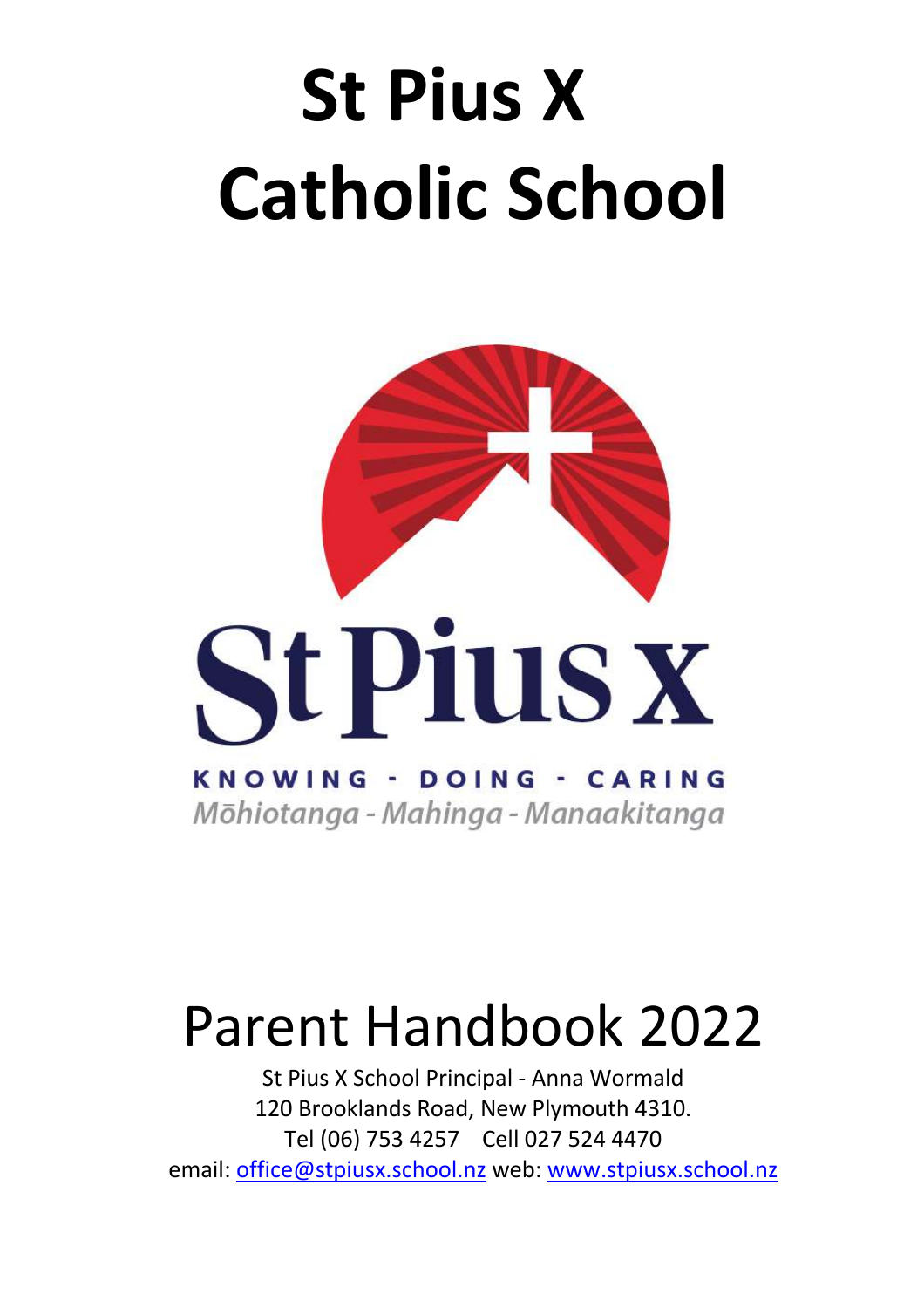# **Welcome to the 2022 school year at St Pius X School.**

**We hope your association with the school in 2022 will be a happy one. It is the close cooperation between parents and teachers that ensures quality educational experiences for our students. The school's core business is children's learning. We hold the belief that every child will be provided with opportunities to achieve success.** 

#### **Our Mission**

Within our Catholic community we empower learners to strive for personal excellence and to be future focused.

*Ki roto i te Hapori Katorika, Ka hikitia te akonga, Ki te tihi o te maunga, Hei oranga mo nga rā o mua*

#### **Our Gospel Values**

St Pius X School works hard to establish a community of faith and learning; one which recognises the uniqueness and dignity of the individual and operates on the Gospel Values. Our values are expressed through the charism of St Mary MacKillop:

#### **Hapori/Community**

"Together we follow in the footsteps of Jesus." John 17:20-21

**Ratonga/Service** "Give to others and God will give to you." Luke 6:38

**Aroha/Love** "Love your neighbour as you love yourself." Mark 12

**Pono/Truth** "The truth will set you free." John 8:31

#### **Our Vision**

Our Vision is to grow all ākonga to have the qualities of the St Pius X learner which are Faith Filled, Culturally Aware, Collaborators, Rick Takers, Creative Thinkers and Self Managers.

**Faith filled**

*I am a learner who lives the ways of Jesus to make a better life for myself and others.*

#### **Culturally Aware**

*I am a learner who is culturally aware. I know my identity and respect the cultural traditions and heritage of our community.*

#### **Collaborators**

*I am a learner who is a team player. I engage with teachers and my peers, building partnerships within our school.*

#### **Risk Takers**

*I am a learner who is resilient. I am willing to try new ways to achieve goals, even when they might be challenging.*

#### **Creative Thinkers**

*I am a learner who is curious and future focused and look for different ways to solve problems.*

#### **Self-Managers**

*I am a learner who can act independently, take ownership of my learning & be responsible for my actions.*

#### **Our Charism and Motto**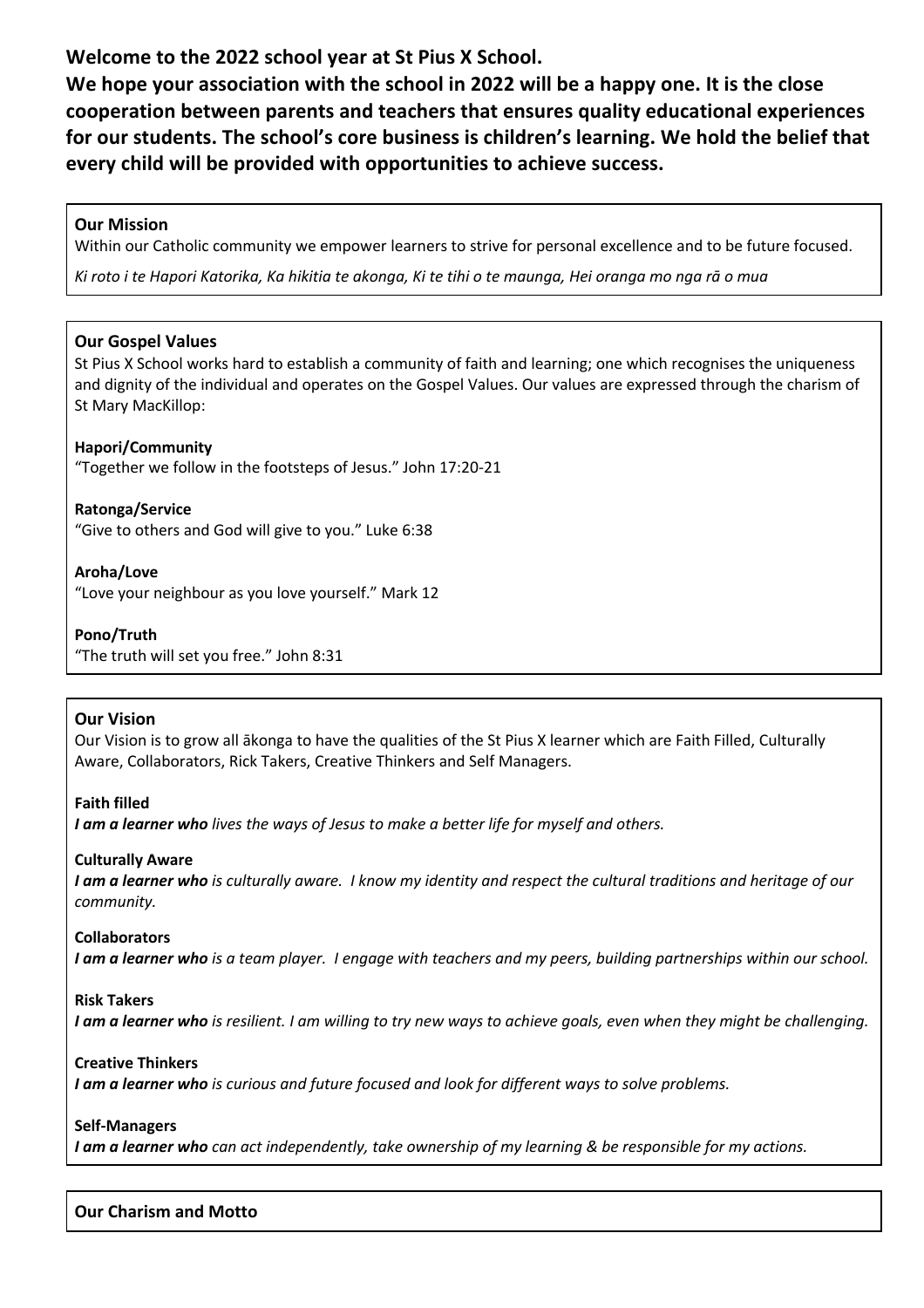The charism of our school follows Mary MacKillop's teaching of 'Never see a need without doing something about it.' Through this, we have developed our motto Mōhiotanga - Knowing, Mahinga - Doing, Manaakitianga - Caring, which is actively alive in our school.

### **Our School Pepha**

Ko Taranaki te maunga Ko Huatoki rāua ko Te Hēnui ngā awa Ko te Tokomaru te waka Ko Te Ātiawa te iwi Ko Ngāti Te Whiti rāua ko Ngāti Tuparikino nga hapū Ko Hato Pio Tuangahuru te kura

*Taranaki is our mountain Huatoki and Te Hēnui are our rivers Tokomaru is our canoe Te Ātiawa is our iwi Ngāti Te Whiti is our hapu St Pius X is our school*

# **Our History**

St Pius X School opened on 7th February 1952 and was staffed by the Sisters of St Joseph of the Sacred Heart. Their great work was carried on, in 1982, by the Mission Sisters.

The school is named St Pius X School after Pope Pius X who was the leader of the Catholic Church from 1903 until his death on August 20th 1914. St Pius X was considered a holy person by many. He often referred to his own humble origins, taking up the causes of poor people. "I was born poor, I lived poor, and I wish to die poor." We celebrate the feast day of St Pius X on August 21st each year.

St Pius X School opened with a roll of 75 pupils with three classrooms. Classrooms One and Two had folding doors, which could be opened for Mass every Sunday.

By 1958 the school roll increased to 160 children. The roll then dropped with the departure of the Form 1 and 2 boys to Francis Douglas Memorial College and then the roll dropped again when Sacred Heart College opened in 1970 to Intermediate and Secondary girls.

On 1st September 1963 St Philomena's Church, which was adjacent to the school, was blessed and opened. Unfortunately in January 2014 a fire destroyed the beautiful church. This has now been replaced by Philomena Hall. We now have a strong link with the parishioners of the Catholic Parish of New Plymouth.

A new room was added to St Pius X School in 1973 and was blessed and opened by the then Parish Priest, Father Donaghue.

Currently the school has eight classroom learning spaces and a maximum roll of 190 students. In 2018/2019 the school had significant modifications creating the beautiful space we have now.

There are three main play areas for children – the adventure playground and hard court area at the front of the school, the back field area which lowers down to a turf and another hard court area.

Our school community is actively involved in all aspects of school life, led by our strong faith where we follow in the footsteps of Jesus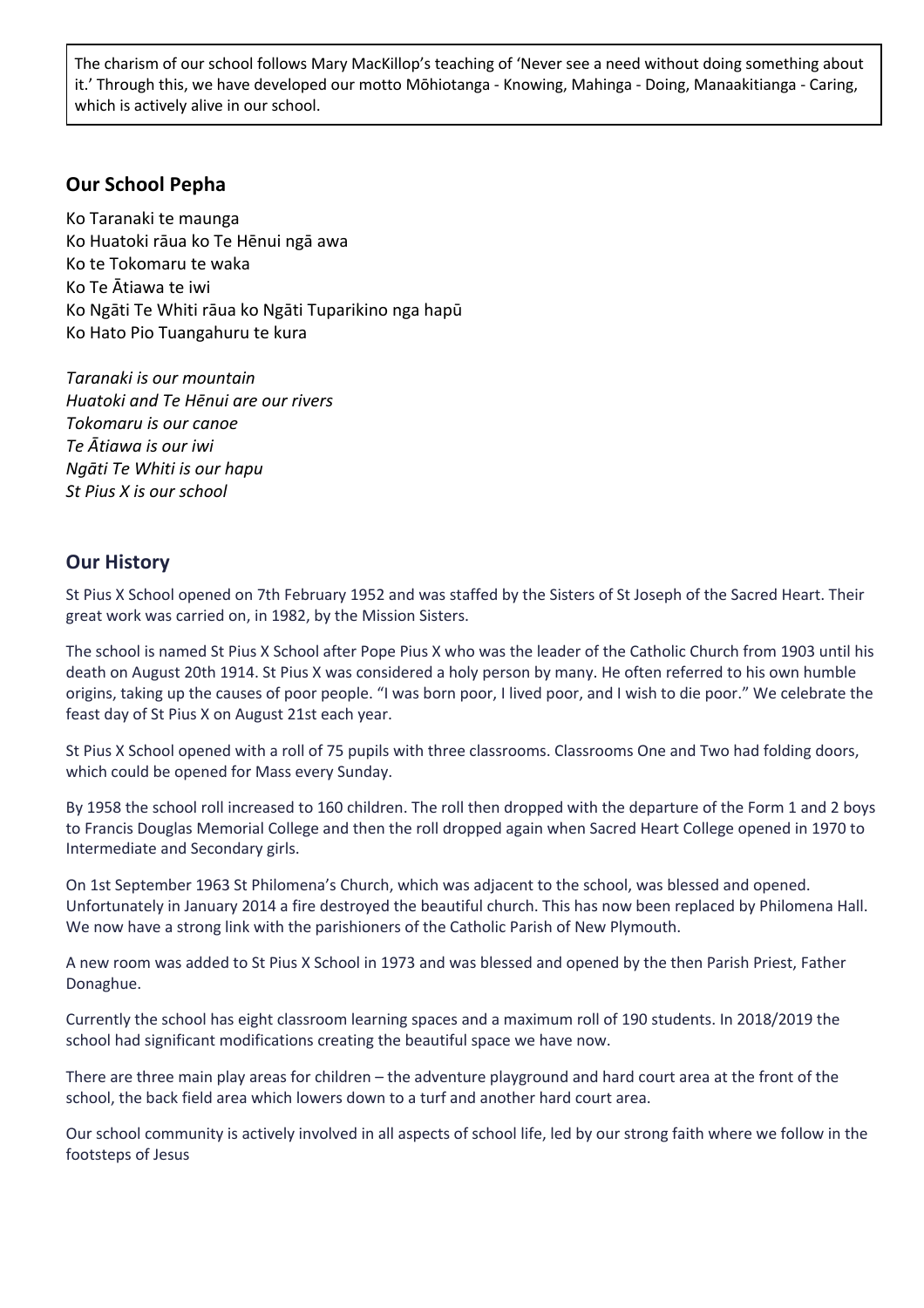# **Our Learning Spaces**

# Our learning spaces are linked to the Special Catholic Character dimension of our school and our local stories, places and people.

#### **Giuseppe Sarto**

Giuseppe Sarto was St Pius X's birth name. He was a Pope from 1903 until his death in 1914 and was known for allowing children from the age of seven to make their First Communion.

#### **Huatoki**

The Huatoki River is situated close to our school and we associate it with this river through our school mihi.

#### **Josephite**

The Josephites' is a common name for the Sisters of Saint Joseph of the Sacred Heart who founded our school. This order was founded in Australia by Mary MacKillop but then spread to New Zealand to start new Catholic Schools.

#### **MacKillop**

St. Mary MacKillop was the founder of the Sisters of Saint Joseph of the Sacred Heart. She is known for starting a school for disadvantaged children. She was canonized a saint.

#### **Mere**

Mere is the Maori word for Mary. There are several important women named Mary who have connections with our school – Mary the Mother of Jesus, Mary MacKillop and Sister Mary who was the Principal of St Pius X from 1982 - 1995.

#### **Mission**

The Sisters of Our Lady of the Missions are an order of Missionary Sisters who took over the management of St Pius X School after the Josephite Sisters. They are an order of missionaries who were founded by Euphrasie Barbier.

#### **Pukekura**

Pukekura Park is a world-renowned park located near to our school. It contains a diverse range of landscapes, including many plant collections, exotic specimen trees, formal gardens, lakes and walking trails through native bush. It is the home of Brooklands Zoo.

#### **Rickard**

Father Rickard was the priest who worked with a committee of people to raise money to build a church next to St Pius X School. The Brooklands Saving Scheme was set up and after four years, St Philomena's Church was opened.

#### **Philomena**

Our school hall is named in remembrance of St Philomena Church that stood on the same grounds. The church was tragically lost through fire, in January 2014.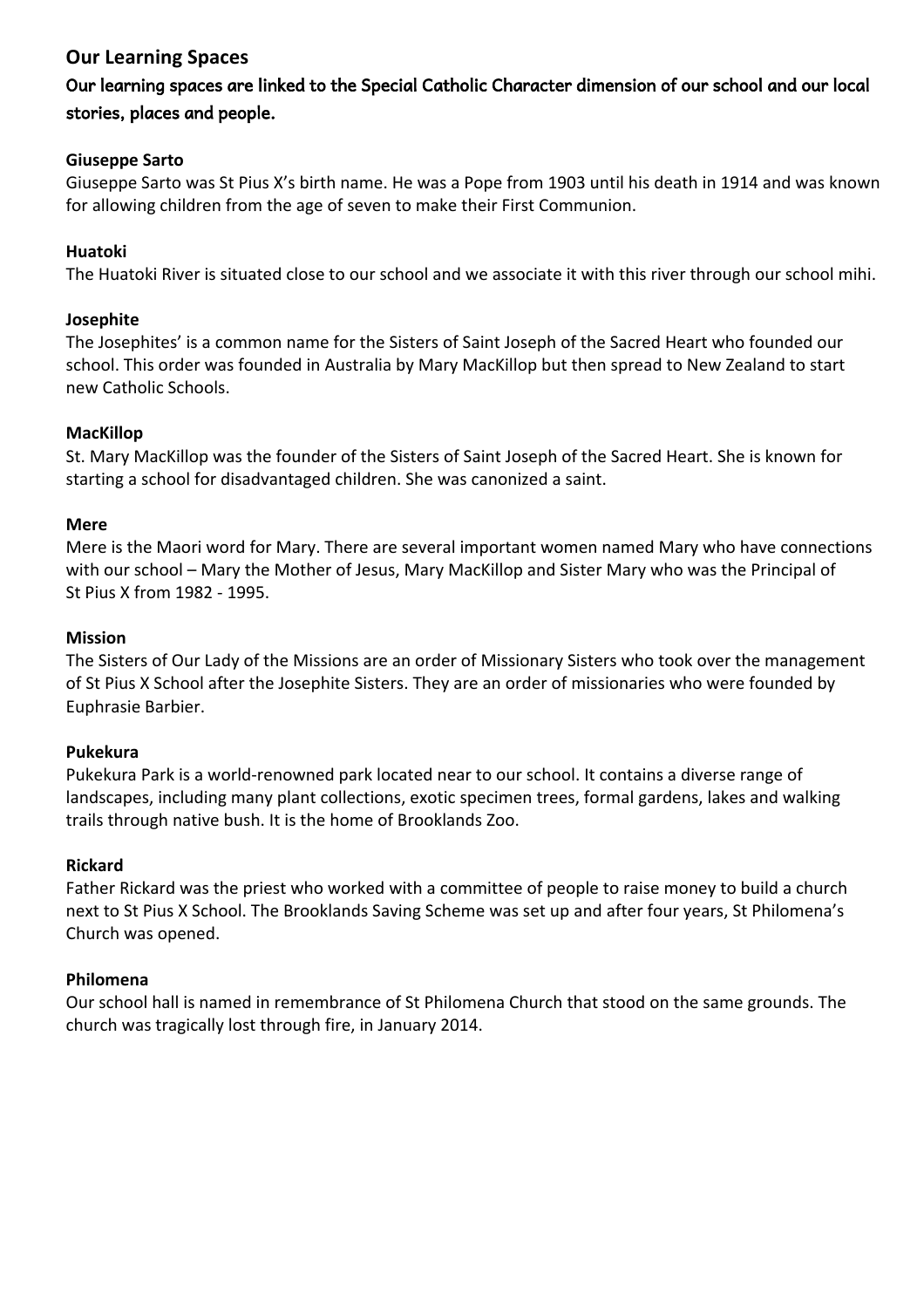# **St Pius X School Staff for 2022**

Deputy Principal/Special Education Needs Coordinator (SENCO) Emma McIntosh Deputy Principal/ Director of Religious Studies (DRS) Anne Dent

#### **Teachers - full time**

| Pukekura       | Year $1-2$ |
|----------------|------------|
| Mission        | Year $1-2$ |
| Giuseppe Sarto | Year 2-3   |
| MacKillop      | Year 3-4   |
| Josephite      | Year 3-4   |
| Huatoki        | Year 5-6   |
| Mere           | Year 5-6   |
|                |            |

#### **Teachers - part time**

| Karen Maclean  | <b>Reading Recovery</b> |
|----------------|-------------------------|
| Anne Aitchison | Release Teacher         |
| Jane Rogers    | Release Teacher         |
| Madeline Wells | Release Teacher         |

#### **Support Staff**

| <b>Frances Moral</b>   | <b>Office Administrator</b> |  |
|------------------------|-----------------------------|--|
| Cheryl Soffe           | <b>Teacher Aide</b>         |  |
| Jackie Butterworth     | <b>Teacher Aide</b>         |  |
| Brenda Walsh           | <b>Teacher Aide</b>         |  |
| Angela Chapman         | <b>Teacher Aide</b>         |  |
| <b>Brenda McCarthy</b> | <b>Teacher Aide</b>         |  |
| Anna Wells             | Librarian                   |  |
| Mark Wormald           | Caretaker                   |  |

# **2022 School Year**

- **Term 1** Thursday 3 February Thursday 14 April
- **Term 2** Monday 2 May Friday 8 July
- **Term 3** Monday 25 July Friday 30 September
- **Term 4** Monday 17 October Friday 16 December

#### **Teacher Only Days**

**Term 2** Friday 8 April

**Term 3** Friday 19 August Friday 30 September

Principal **Anna Wormald** 

**New Entrants**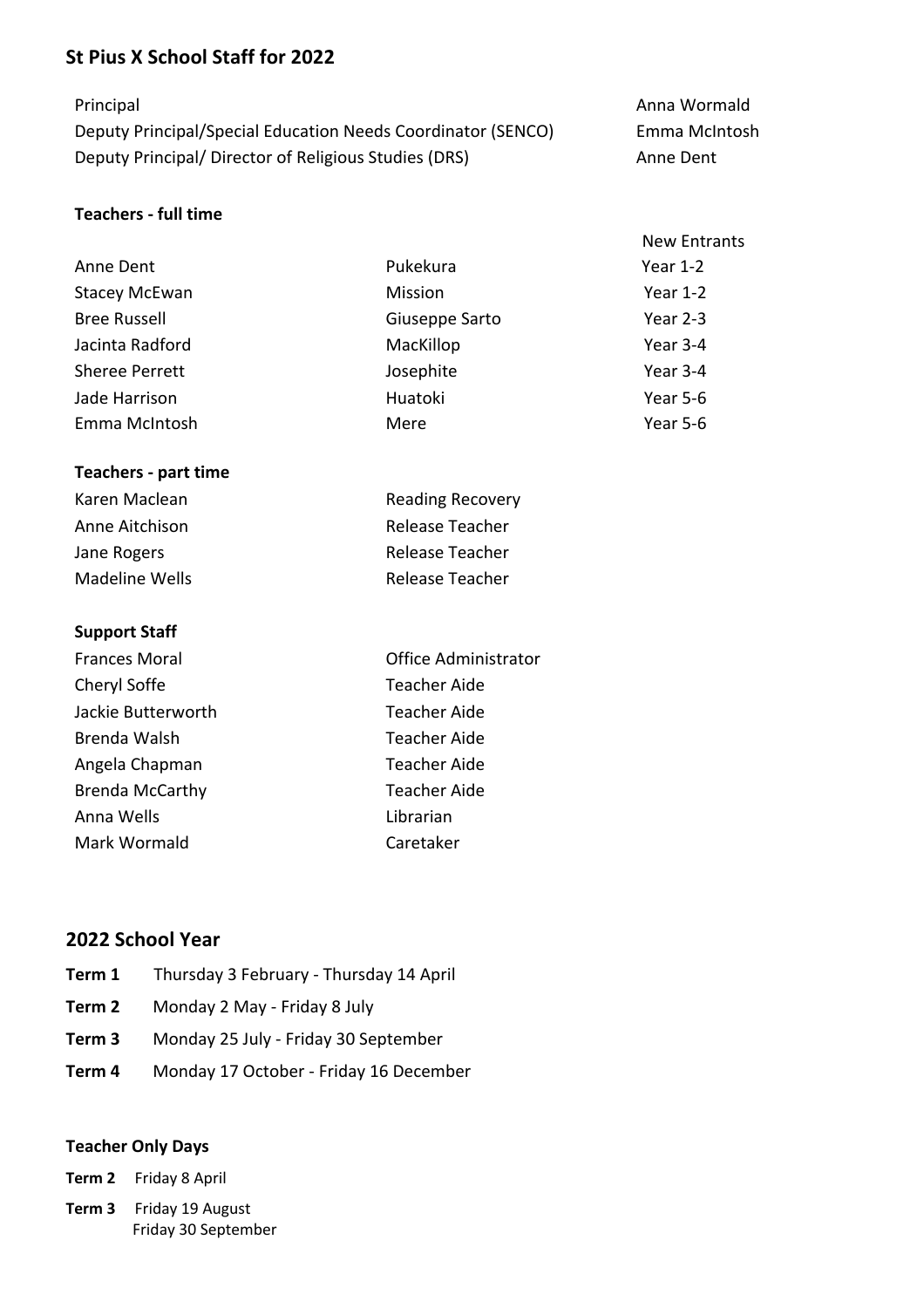# **The School Board**

Every state and state-integrated school in New Zealand has a board that governs it.

The board's role is to oversee the governance of its school or kura and to ensure that everything that needs to be done gets done - legally, ethically, and as well as possible in the best interests of its students.

The board is the employer of all staff, including the principal, and sets the overall strategic direction for the school. The principal is the board's 'chief executive' and manages the day to day operations of the school or in line with the board's direction and policies.

#### **Our school board is made up as follows:**

| <b>Parent Elected Representatives</b> | Alex Quinn<br><b>Tim Stuck</b><br>Carla Graham |
|---------------------------------------|------------------------------------------------|
| Proprietors Representatives           | Daniel Wells<br>Grant Novak (Board Chair)      |
| <b>Staff Elected Representative</b>   | Anne Dent                                      |
| Principal                             | Anna Wormald                                   |

# **Home & School Committee**

The Home and School Committee consists of parents and staff at the school. They are represented by a committee selected at the AGM held in April each year. The Home and School Committee fulfill a very active role in the life of the school and initiate social and fundraising events. They are parents like you, so please offer to help whenever you can.

Run by members of our school community, the meetings are informal and a great way to meet other people. They are held every month to 6 weeks, the date for which appears in the school newsletter and on the school calendar.

| Chairperson                 | Anne Llewellyn       |
|-----------------------------|----------------------|
| Deputy Chairperson          | Kim Cleaver          |
| Secretary                   | <b>Mark Utting</b>   |
| Treasurer                   | Craig Wisnewski      |
| Pastoral Care Coordinator   | Helen Rilkoff        |
| <b>Staff Representative</b> | <b>Stacey McEwan</b> |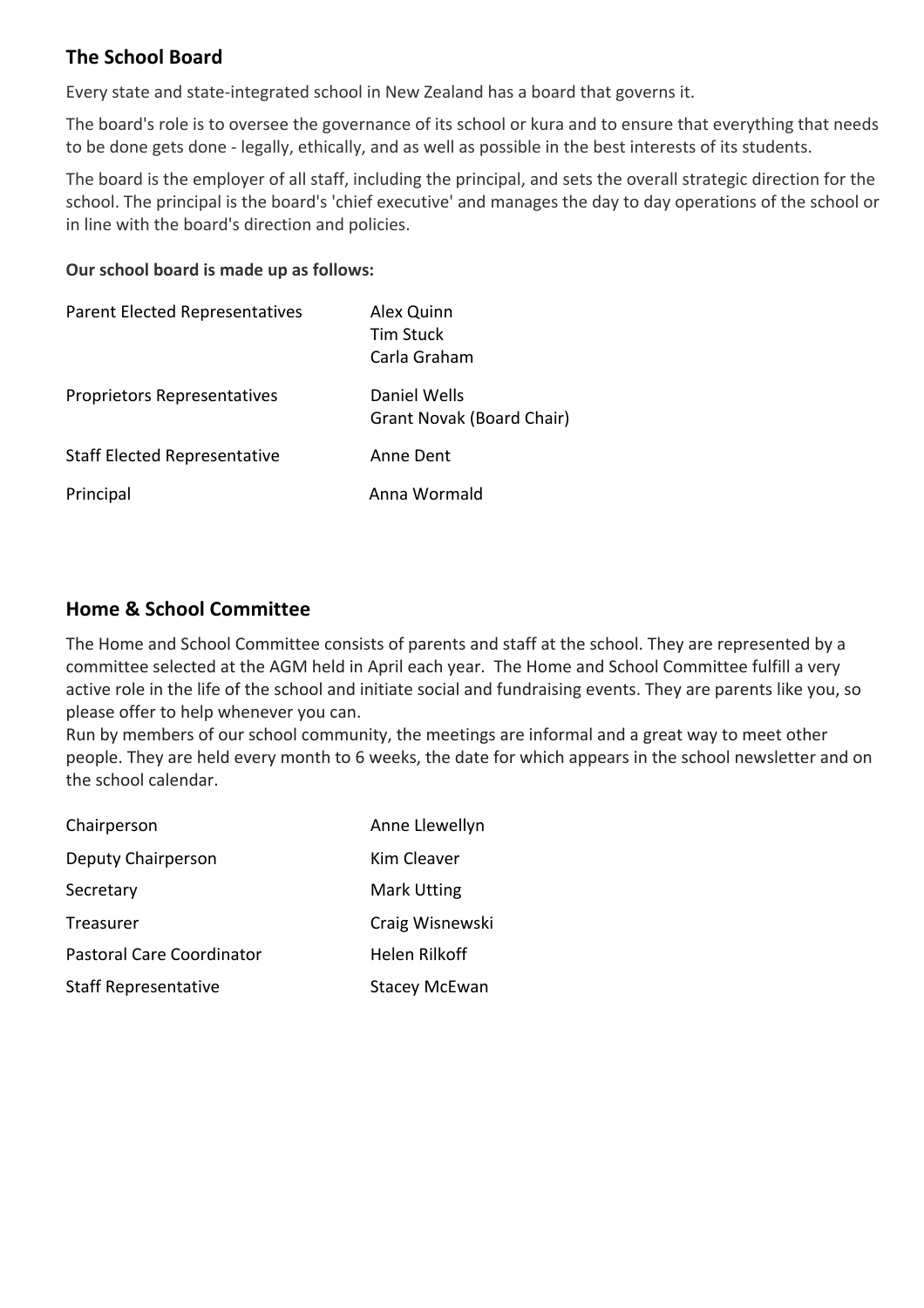# **School Organisation**

#### **Absences**

To ensure children's safety it is essential that you notify the school if your child is going to be absent or late. You can do this in the following ways:

- Using the school app
- Text the school cellphone on 027 524 4470

Please give a reason for your child's absence. As a matter of procedure, unexplained absences are followed up by the office staff.

Any leave you require during the school term must be requested in writing to the Principal, through the office email, at least 5 days before the intended absence. Please note MOE Guidelines state that this is an **Unjustified Absence** and leave will be coded accordingly. Family holidays should be taken during school holiday time.

#### **Administering Medication**

Parents/caregivers are required to complete a medical consent form which is obtained from the School Office, if they require medicine to be administered to their child at school. No medication is to be kept in your child's school bag. All medicine must be brought to the School Office by a parent/caregiver.

#### **Animals**

In keeping with our Health and Safety procedure dogs are not allowed on the school property at any time. **This includes weekends and after school hours.**

#### **App**

We recommend that all Parents/Caregivers download our school App onto their phones/tablets from the App store: School Apps NZ - St Pius X School New Plymouth. Please make sure you enable "push notifications" when you download the App to ensure you receive school wide messages regarding events, updates, sports cancellations, emergencies etc.

#### **Assemblies**

There will be three school assemblies each term. These will be held on Fridays at 2.20pm in Philomena Hall. Dates of these assemblies will be in the School newsletter and on the calendar on the school app. Teams will take turns to organise and lead the assembly, this is an opportunity to see children's work and celebrate success. Parents are very welcome to attend.

#### **Attendance Dues –** Catholic Diocese of Palmerston North

Attendance Dues are a charge payable to the Proprietor and a legal obligation being a condition of enrolment at integrated schools. Dues are not a donation, and they are not tax deductible. The Attendance Dues team, on behalf of the proprietor of the school, will send you an attendance dues invoice in March each year. The invoice will show the full amount of attendance dues payable by you including attendance dues owing from the previous year (if any). The Fee is currently set at \$455.00 per primary student per annum.

#### **Bell Times**

The school bell is rung at 8:55am to commence the day and the final bell is rung at 3.00pm to finish the day.

| 8.55 am -               |               | 11.00 am Morning Session 1            |
|-------------------------|---------------|---------------------------------------|
| 10.00 am -              | 10.10 am      | Munch/Crunch Time junior classes only |
| 11.00 am -              |               | 11.20 am MORNING TEA                  |
| $11.20 \text{ am } -$   |               | 12.50 pm Morning Session 2            |
| $12.50 \,\mathrm{pm}$ - | 1.45 pm LUNCH |                                       |
| $1.45 \,\mathrm{pm}$ -  |               | 3.00 pm Afternoon Session             |

It is expected that children are not at school until 8.15 am and collected by 3.10 pm unless prior arrangements have been made. If arriving at school after the bell, children must report to the school office before going to class.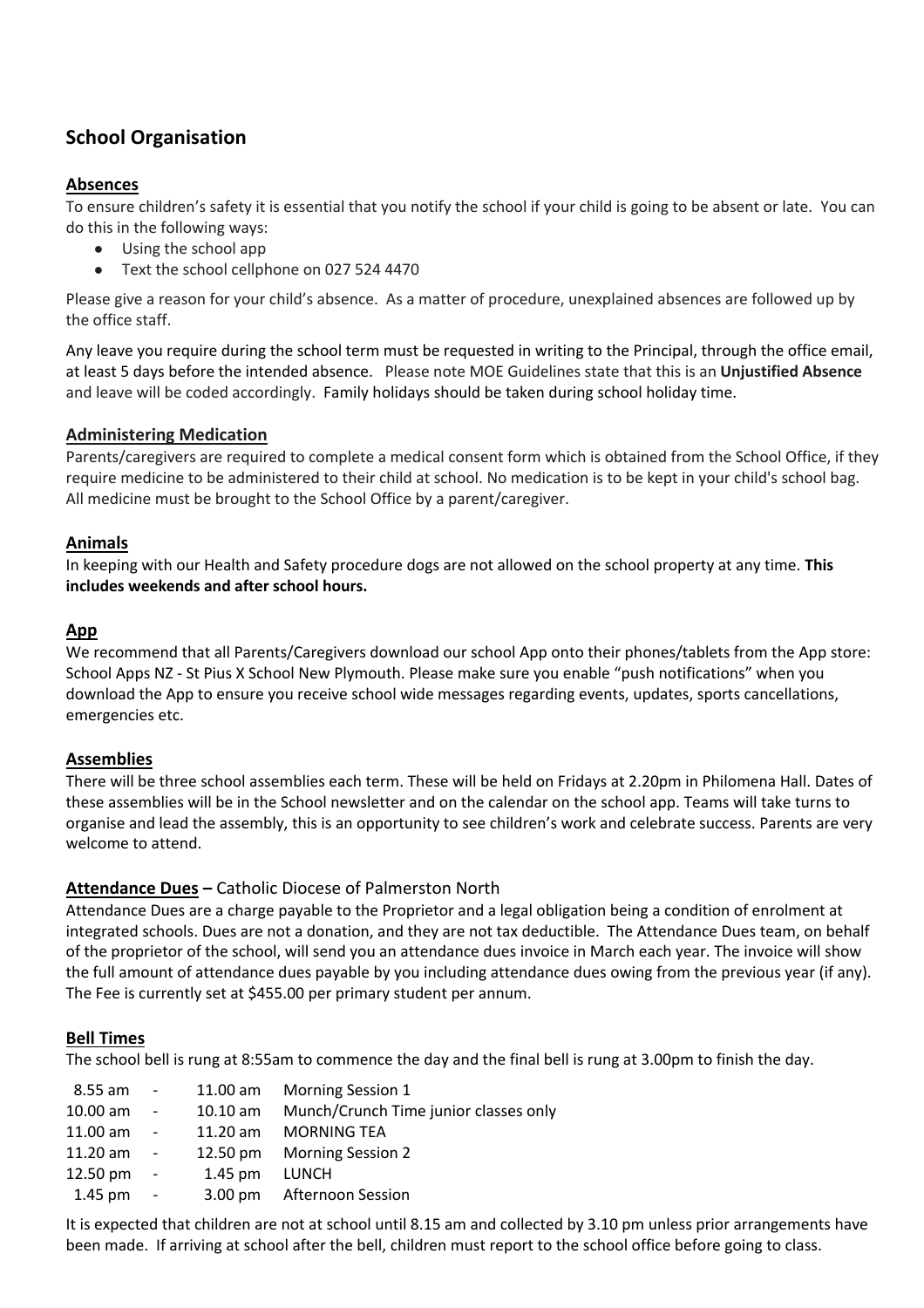#### **Birthdays**

Students' birthdays are acknowledged and celebrated in the classroom. We ask that parents do not send along lollies, cake or other treats to school for birthdays or Christmas.

#### **Cellphones**

Cellphones and any other electronic devices are not permitted to be held by students at school. If your child is required to bring a cellphone to school for use after school it must be handed to the office administrator for the duration of the school day.

#### **Concerns or Complaints**

If you have any concerns about your child, please remember your first point of contact is the school, and preferably their class teacher. It is important we are alerted to any difficulties as soon as possible so we can address them quickly and constructively. It is critical for the school to be able to learn of your concerns first hand rather than from another parent. If you require specific information please arrange a time with the class teacher or the Principal.

If you have a complaint that is related to teaching and learning or behaviour management within a specific learning space, wherever possible this issue should be raised with the teacher prior to raising it with the Principal.

Alternatively, the complaint could be directed to the appropriate Deputy Principal. If this process proves to be unsatisfactory, the complaint should then be discussed with the Principal.

If the complaint is about the Principal, the complainant should direct the complaint to the Chairperson of the School Board in writing, sign it and send it to the Board Secretary, office@stpiusx.school.nz

Any other complaints will be directed in writing to the Principal.

A copy of the Concerns and Complaints Policy is available at the School Office.

#### **Cultural Activities/Visiting Players**

Occasionally, we have drama groups, musicians and dancers perform for the school. Charges for these performances are included in the annual School Donation.

#### **Digital Technologies**

A copy of our User Agreement for parents and students is included in the Enrolment Pack. The School does it's best to restrict student access to offensive, dangerous or illegal material on the internet or other communication technologies but it is the responsibility of your child to have no involvement in such material or activities including any he/she may bring into the school environment. All classrooms are equipped with ipads as well as chrome books for Year 3 - 6 students. These will be utilized as tools across the curriculum where appropriate.

#### **Education Outside the Classroom**

These form an integral part of the curriculum and are very important in providing a balanced teaching programme. All trips require a high ratio of adults to children, and parent help is required at these times. Use of parent cars is of great help for many of these trips. Our policy states it is a legal requirement for children under 7 years of age to be restrained in an approved restraint under New Zealand law. Adding to this, from the NZ Transport Authority, children from 7 - 8 years of age should be correctly secured in an approved child restraint if one is available if not, any restraint or a safety belt that is available. For our school, this means that trips that require cars, will be following these guidelines. Students will be allocated to registered warranted vehicles whose drivers have a current full NZ drivers licence, at the teachers discretion. Students under 7 years of age must provide a booster seat. We encourage students who are aged 7-8 years of age to bring a booster. If you have concerns about your child travelling in a car with another driver, you will need to provide your own transport for your child, and if this is not possible, arrangements will be made to have them stay at school.

All parents will be notified of any class trips outside the school grounds. Many of our staff have a current First Aid Certificate.

A school camp is held in Term 1 for Year 5 & 6 pupils. Camp provides an opportunity to pursue a range of outdoor activities outside of the normal classroom programme. Parents staying on an overnight school camp will be required to complete a Police Vet form.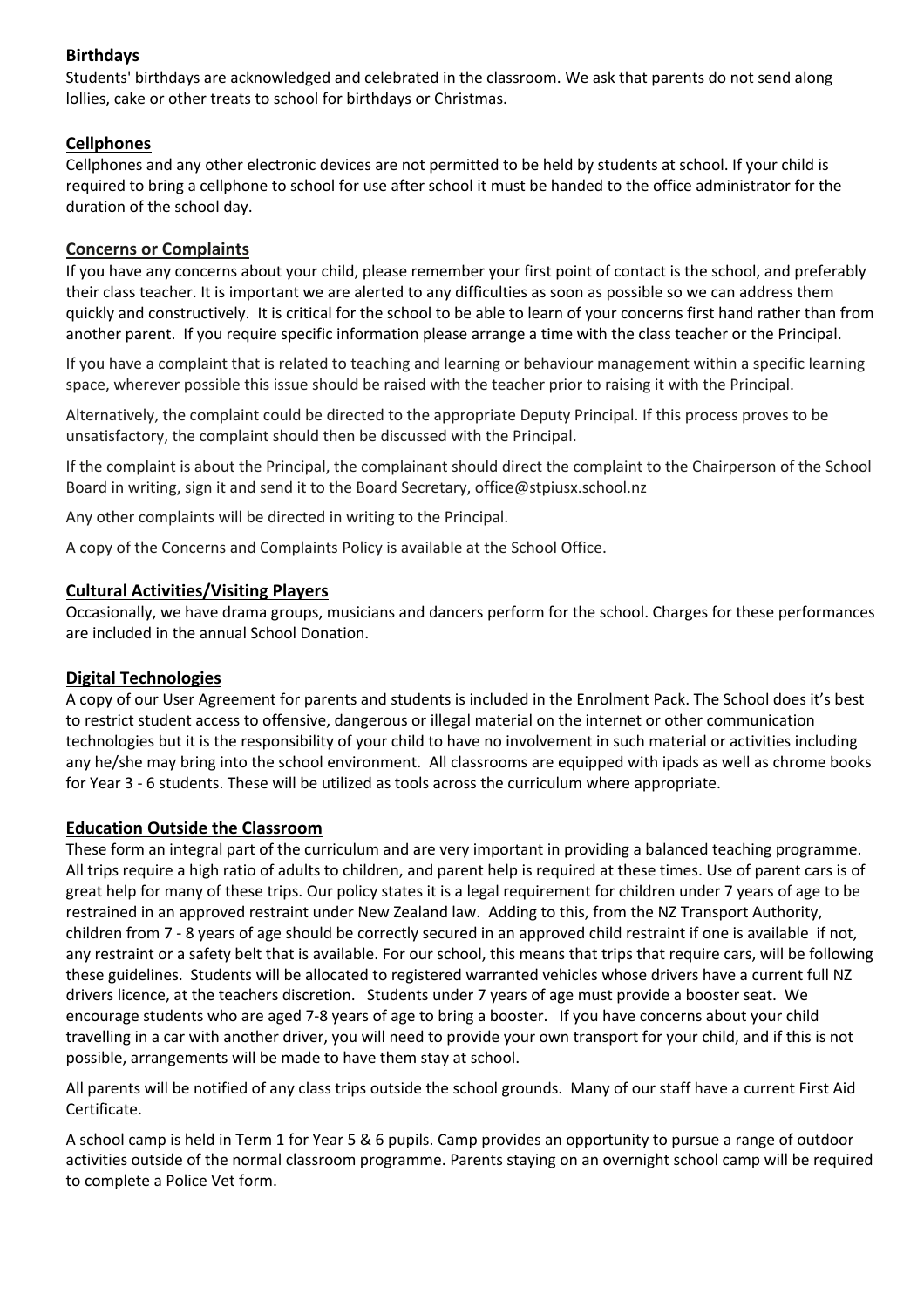#### **Health Nurse**

The school health nurse visits regularly and can be contacted if parents have concerns. Our school office holds her contact details.

#### **Houses**

Children are allocated to Houses, family members will be in the same house. The four houses are:

Matiu (Matthew) - Red Maaka (Mark) - Green Ruka (Luke) - Yellow Hone (John) - Blue

House events during the year may include activities such as cross country, swimming sports and athletics sports.

#### **Independence**

To promote independence children are encouraged to carry their own bags and complete morning tasks in the classroom by themselves. To support this it is important to be at school at least 10 minutes before the bell. At the end of the day please wait for your child outside the classroom.

#### **Kapa Haka**

All Classes are involved in song, Māori protocol and language led by Matua Clive each Thursday – Juniors 11.20am - 12.00pm Seniors 12.00pm - 12.45pm

#### **Leadership**

Year 6 students will all hold Leadership roles. These will include Special Character Leaders, Young Vinnies Leaders, Sports Leaders, Environmental Leaders, Cultural Leaders, House Leaders and Library Leaders.

#### **Learning Through Play**

Learning Through Play is a crucial part of children's development where children learn to make sense of the world around them through play. Play is one of the essential ways in which young children gain essential knowledge and skills.

At St Pius X our Junior classes operate a programme called Learning Through Play. This happens for one hour in the afternoon, three times a week.

Learning Through Play is an educational approach where play is a valued part of learning – where children can explore, experiment, discover, and solve problems in imaginative and playful ways.

Children are given the opportunity to explore different themes, equipment and ideas. Through their creativity, they are supported to strengthen their ideas and skills through discussions with peers as well as adults. Teachers provide provocations to enable children to discover and experience different curriculum areas.

Learning Through Play enables the child's natural way of exploring the world we live in, as well as developing the qualities of the St Pius X Learner, which are being a Creative Thinker, Risk Taker, Collaborator, Culturally Aware, Faith-Filled and Self- Manager.

#### **Library**

All children will have the opportunity to visit our school library each week. Children can issue two books to take home and return to school the following week.

#### **Lost Property**

We store all lost property in sick bay and encourage parents to check for items whenever necessary. Children are encouraged to be responsible for their own clothing. **Please ensure clothing is named**.

#### **Lunches**

We encourage healthy eating therefore sweets, chewing gum and bubble gum are *NOT* permitted at school. Students need to bring fruit or raw vegetables for 'Munch Crunch' time.

#### **Medication**

Any medication that is required at school, whether regular or short- term is kept in the medical room and written permission must be given by parents/caregivers. A form is available from the office. Medication forms are updated yearly and it is appreciated if a child's health needs change that you inform the office. Year 5 & 6 students are encouraged to manage their own inhalers which will be kept in their school bag.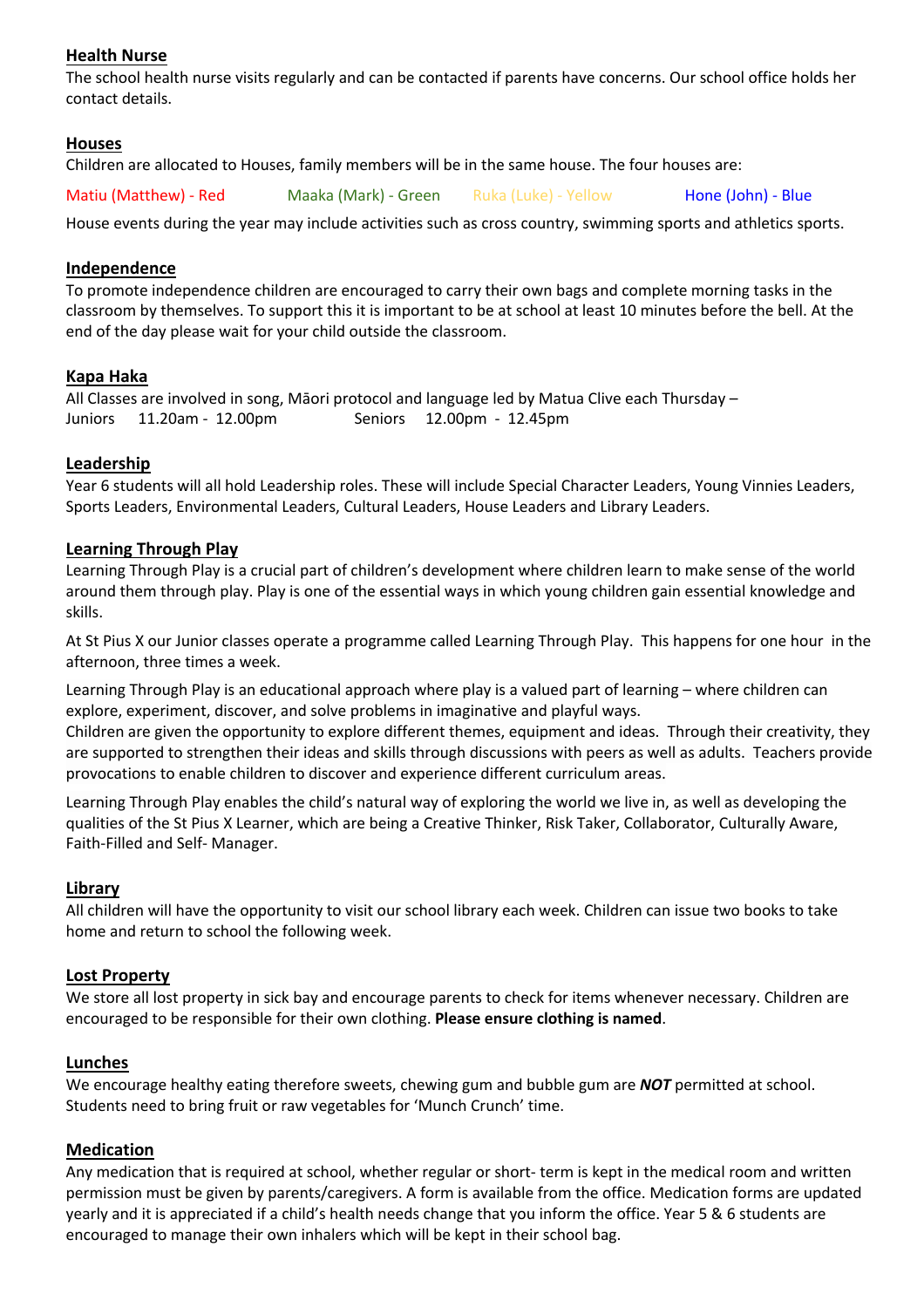#### **Mission Shop Day**

Every year, near Mission Sunday in October, we have a fundraising event for charity. The stalls, games and activities are planned and run by the Year 5 and 6 students.

#### **Music Lessons**

#### **Piano Lessons**

Private Piano lessons are available during class time by a qualified teacher, Amanda Henry- 027 457 0515.

#### **Guitar and Ukelele lessons**

Private guitar and ukulele lessons are available during class time by a qualified teacher, Joe Smither - 022 393 7641.

#### **Newsletters**

Newsletters are distributed, as required, on the school App and via email and are also available in hard copy on request through the school office. Other notices regarding school events, including sport, will be sent home as required.

#### **Parent Help**

We believe that education is a partnership and there are many positive ways parents can be involved in aspects of class programmes. Confidentiality is critical in this role. Parents are also a necessary help when classes go on educational trips away from school, or by sharing their expertise in sport, hobbies or crafts.

#### **Rubbish and Recycling**

All pupils are encouraged to keep the school tidy. We sort out food scraps, recycling and general waste.

#### **Reporting to Parents**

During 2020 we trialled using a new 'real time' reporting system called Spotlight. Whilst there are aspects of 'real time' reporting that we really like, there were some huge challenges for both staff and parents with the operation of the Spotlight platform. After much discussion and feedback from our community the staff have decided not to continue using Spotlight as a platform to share student progress and achievement in 2021.

During Term 2, 2021 we will adopt 'Seesaw' as a form of 'real time' reporting which is a much more 'user friendly' platform.

Seesaw is a tool that lets us share your children's learning with you. Your child's classroom teacher will provide an access code and explain how to download the APP and respond to posts.

Learning Partnership Conferences will be held at the end of Terms 1 and 3. At this time parents will receive a brief written summary of their child's learning and where they sit academically, socially and emotionally. This will be a great opportunity for all three partners – student-parent-teacher to connect.

#### **Religious Education**

This is a vital part of the school day and all classes participate in regular religious instruction. Prayer is an important part of each day.

Every Monday morning begins with school prayer and is led by a different classroom each week. Teachers will present a certificate for children's personal achievement and performance. Parents/Caregivers are welcome to join us.

Mass is celebrated most Fridays at 9am in Philomena Hall on a classroom rotation basis. We are joined at this time by members of the Parish. All parents/caregivers are welcome.

Class Masses take place once a year, during Term 3, in each classroom. Parents/Caregivers and extended family are invited to attend these special occasions. Dates for these are advertised in the School newsletter.

A parish/school family mass is held on the third Sunday of the month at St Joseph's Church on Powderham Street at 9.00am. As part of our commitment to the Catholic Faith, it is expected that families will attend and participate in this Mass.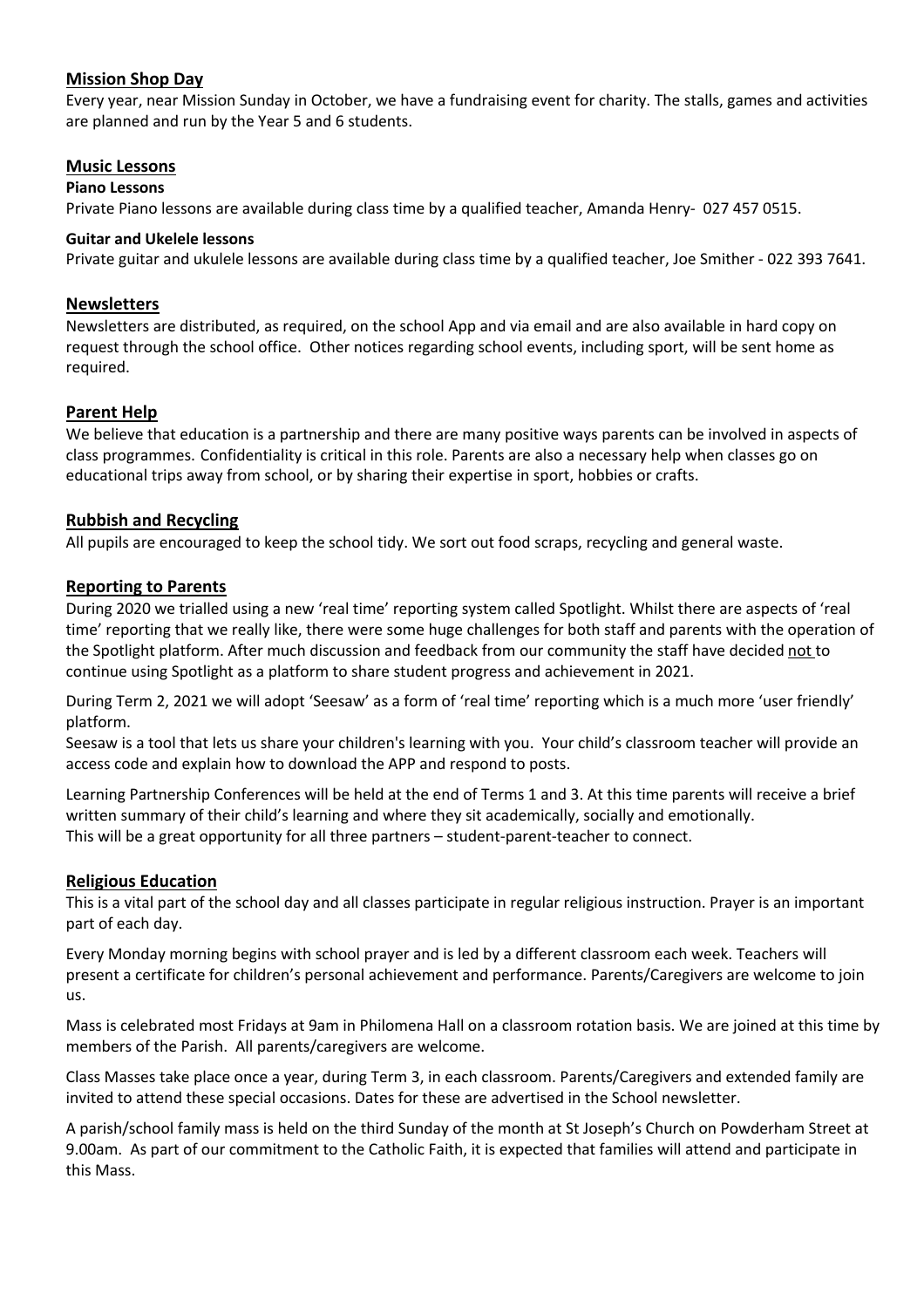#### **Road Safety**

The school, supported by Community Police Officers, takes opportunities to teach and practice road safety. In the interests of safety, pupils and parents **must use the pedestrian crossing** if they have to cross Brooklands Road. It is strongly recommended that parents:

- use the pedestrian crossing
- *Do Not* park over the school entrance or in the driveway
- *Do Not* park over the neighbouring entrances
- *Do Not* park too close to the crossing
- *Do Not* park on the Bus Stop or Yellow Lines
- *Do Not* park in the staff car park

We encourage students and their families to walk, ride or scooter to and from school each day.

#### **School Board**

Our School Board meets twice a term from 5.15pm in the Staffroom and all parents are welcome to attend. Meeting dates are on our School Calendar. Our Board Chair is Grant Novak. The Board Chair can be contacted via the Board Secretary, Frances Moral - office@stpiusx.school.nz

#### **School Donation**

The school donation is \$150.00 per child per year and covers many of the following student activities & resources:

- Individual Class Expenses
- Activity/Cultural/School-wide performance costs
- Bus fares for whole school events, e.g. Production, Dance Expo, Church visits and Catholic Cluster Athletics Sports in Inglewood.
- Life Education Trust
- RE Digital Programme
- IT, Copyright and Photocopy Levy

Over and above these, there **may be additional costs** for individual class off-site 'one off' visits or educational activities, e.g. school camps for year 5 and 6, and swimming lessons that further support the classroom programme, but these are kept to the absolute minimum. Some of these additional costs may be optional for selected students, e.g. the Kiwi Competitions in English, Mathematics and Science offered to senior students.

All sport fees are an additional individual charge and these vary depending on the different clubs and organisations.

All payments are to be made directly to our school account: **Name of Bank:** TSB **Name of Account:** St Pius X School Board of Trustees **Account Number:** 15-3955-0491432-00

#### **School Policies**

A Policy file is available for any interested parents in the school office.

#### **Seesaw**

Every student at St Pius X School is set up on an App called 'Seesaw'. This App gives students the ability to record their learning in many formats (photo, video, voice etc) and share it with their parents, caregivers and extended family in real time - sometimes even as the learning is occurring. Essentially Seesaw is student-driven digital portfolios. Your child/ren's portfolio is kept private and is only viewed by you and staff within the school. However, at times, there will be group posts which will only be shared within their working group.

At St Pius X School, we envisage Seesaw to enhance collaboration between Home and School. Seesaw is using real life reporting which will complement the Learning Conferences held in Term 1 and 3. Seesaw enables you to have conversations with your child about their current learning.

Parents can expect to see a variety of posts across all learning areas and at different stages throughout each term. Our aim for each child to have 5 posts a term of which at least three will be personal to your child. When opportunities arise, additional posts may be made throughout the term. Please be aware that if you have more than one child at St Pius X you are very likely to receive learning at different times throughout the school term.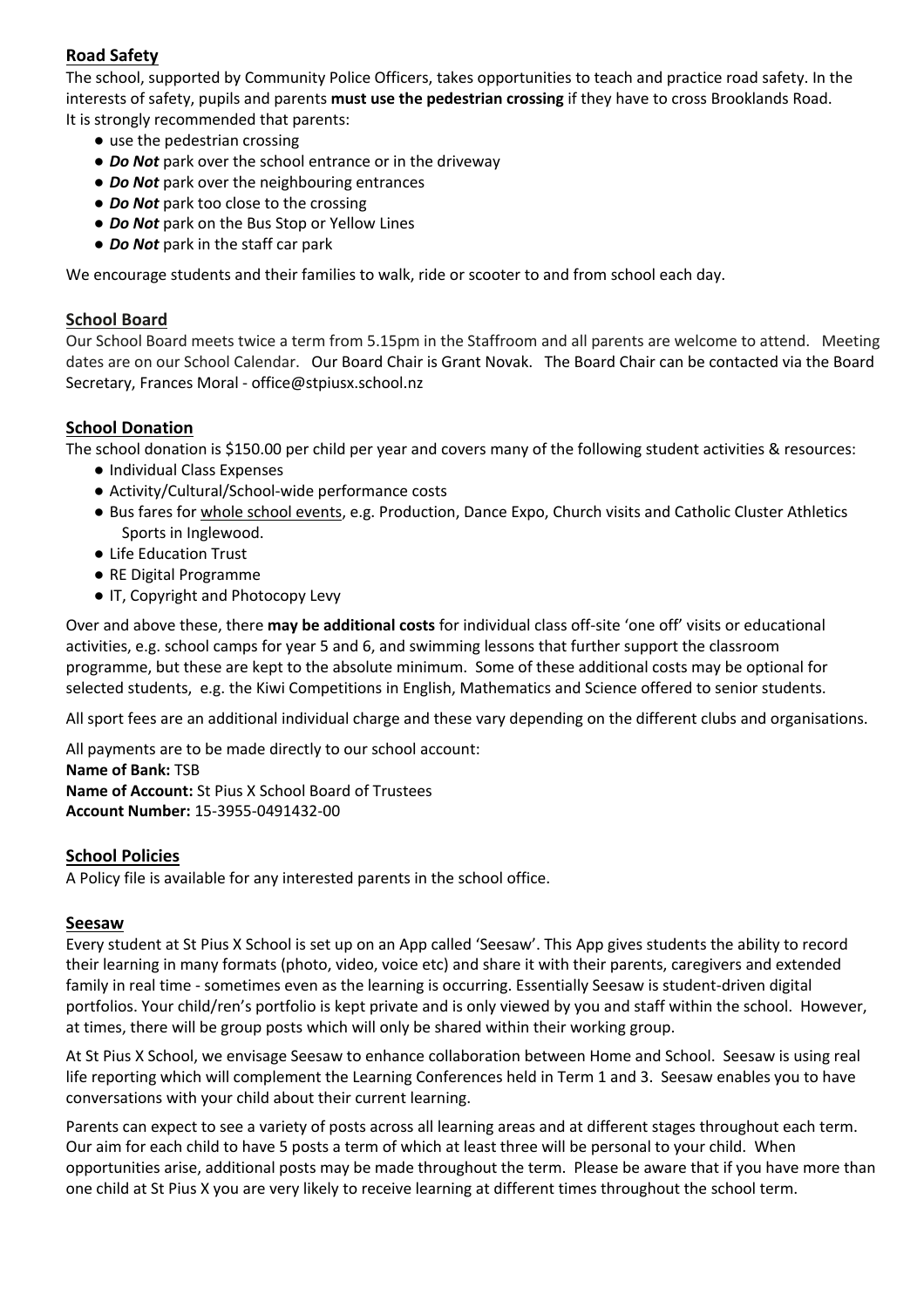At this stage, we are using Seesaw as a School to Parent communication tool in relation to learning at School. Due to Teacher workload, we are unable to respond to incidental posts from parents about their child. There is always a time during the school day for your child to talk about important things happening at home.

The best way to make contact with your child/ren's teacher is to email or see them in person.

If you are a new parent to our school, please download the app from the Apple App Store or the Google Play Store. Your child will receive an individual code that will be sent home to activate your account. Please contact your child's classroom's teacher if you have any questions.

#### **Smoking and Vaping**

As per Smokefree legislation all buildings, facilities and grounds at St Pius X School are smokefree and vapefree at all times.

#### **Sport**

A regular programme of sporting options are available to all children. All sports fees need to be paid on registration to the school using online banking. We rely on parents for coaching and managing teams. Parents who volunteer for these roles will be required to complete a Police Vet form. A code of conduct for students, parents/supporters is required to be completed each year.

The senior school also participates in inter-school sports during the winter months.

Swimming is a compulsory subject within the Health & Well-Being Curriculum. As St Pius X School does not have its own swimming pool, we have an arrangement with the Aquatic Centre for professional instructors to provide a series of lessons over three weeks. This is a very effective programme. Parents are requested to make a donation of \$55 per student towards the cost of this programme. At the completion of our swimming programme we hold a 'swimming display' for students using the small pool and a 'competitive swimming' event for Years 3-6 who swim in the big pool.

#### **Stationery**

Stationery lists are available from OfficeMax either for online ordering. Students starting as New Entrants are to purchase stationery through the school office.

#### **Sun Protection**

It is compulsory for our children to wear the approved blue school sun hat in Terms 1 and 4 as per our BOT Health and Safety policy. We have a "No Hat - No Play" Policy, where children without a hat remain in a shaded area. Children are also encouraged to wear sun block to school however, we have a school supply in each classroom for reapplication.